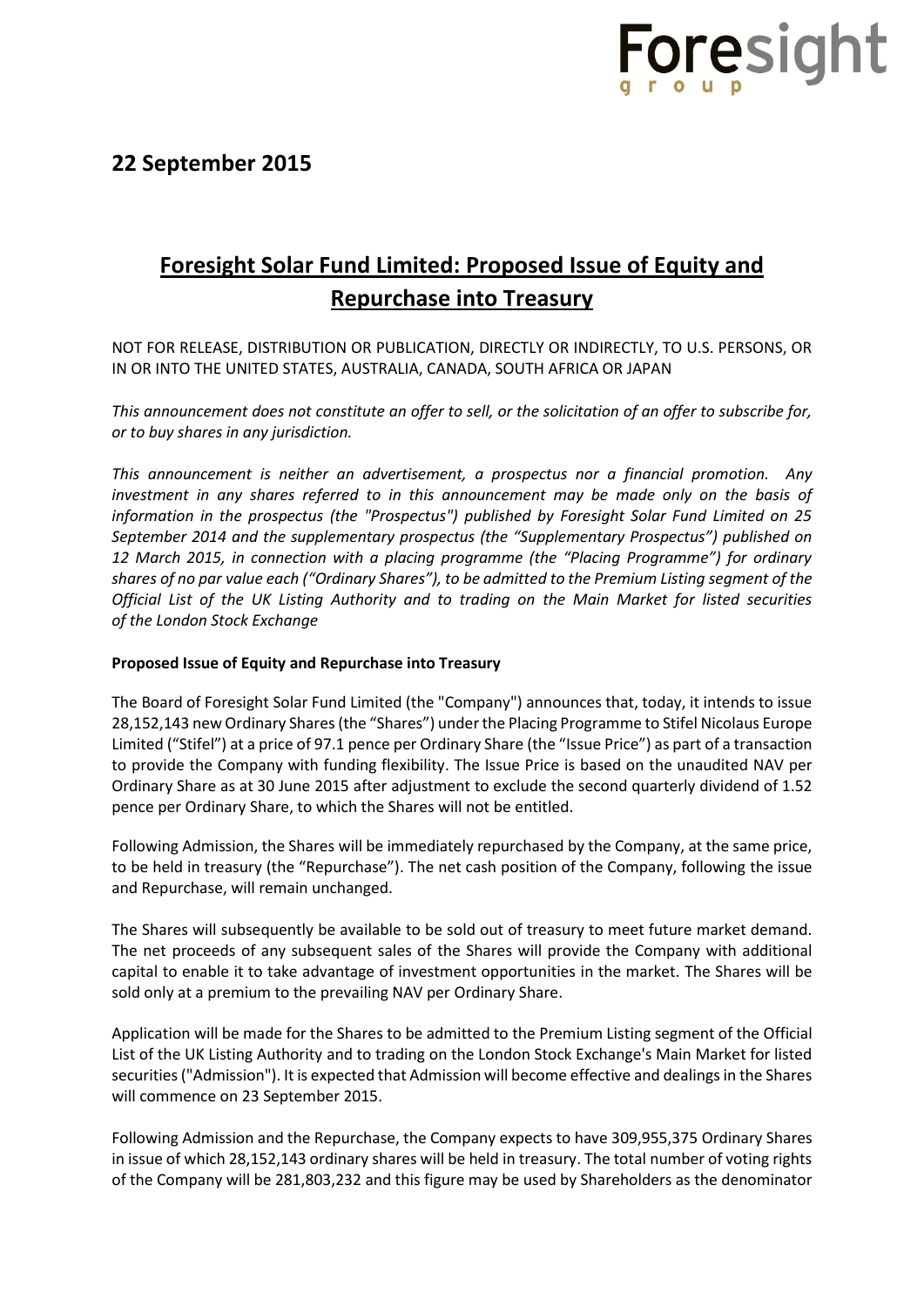

### **22 September 2015**

for the calculations by which they will determine if they are required to notify their interest in, or a change to their interest in, the Company.

*Unless otherwise defined herein, terms used in this announcement shall have the same meanings as those defined in the Prospectus and the Supplementary Prospectus.*

#### **ENDS**

For further information, please contact:

| <b>Foresight Group</b><br>Elena Palasmith                                                                                     | epalasmith@foresightgroup.eu | +44 (0) 203 667 8100 |
|-------------------------------------------------------------------------------------------------------------------------------|------------------------------|----------------------|
| <b>Stifel Nicolaus Europe Limited (Sponsor and Joint Bookrunner)</b><br>Mark Bloomfield<br>Neil Winward<br>Tunga Chigovanyika |                              | +44 (0) 20 7710 7600 |
| J.P. Morgan Cazenove (Joint Bookrunner)<br>William Simmonds                                                                   |                              | +44 (0) 20 7742 4000 |

#### **Notes to Editors**

#### **About Foresight Solar Fund Limited (the "Company" or "FSFL")**

FSFL is a Jersey-registered closed-end investment company. The Company invests in ground based UK solar power assets to achieve its objective of providing Shareholders with a sustainable and increasing dividend with the potential for capital growth over the long-term.

The Company raised proceeds of £150 million through an initial public offering of Shares on the main market of the London Stock Exchange in October 2013. In October 2014, the Company announced a Placing Programme of up to 200 million Shares, open until September 2015, under which £134.9 million has been raised to date.

**About Foresight Group**